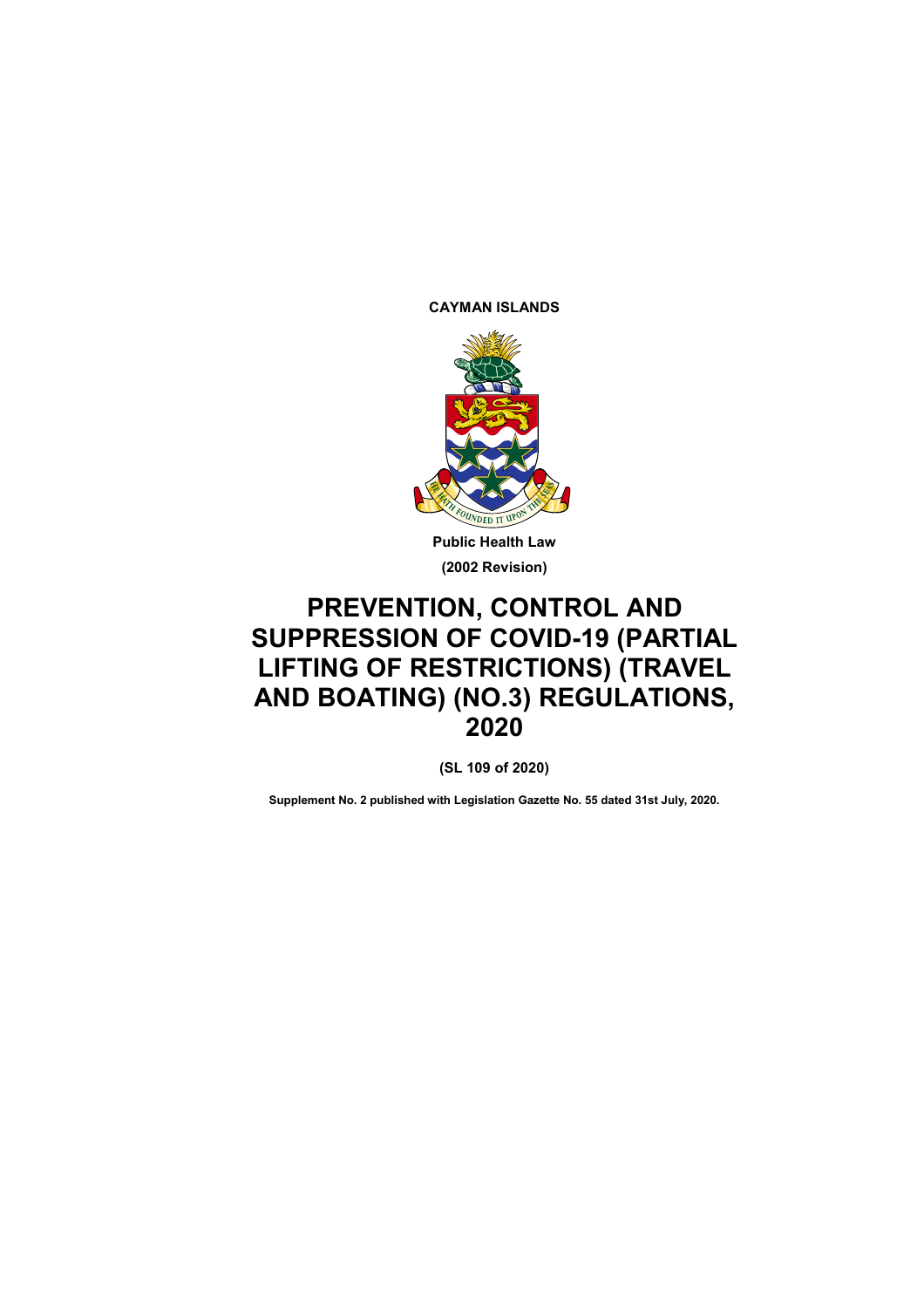**PUBLISHING DETAILS**

الله Page 2 SL 109 of 2020<br>المجلس المساحة المساحة المساحة المساحة المساحة المساحة المساحة المساحة المساحة المساحة المساحة المساحة المساحة<br>المساحة المساحة المساحة المساحة المساحة المساحة المساحة المساحة المساحة المساحة ال

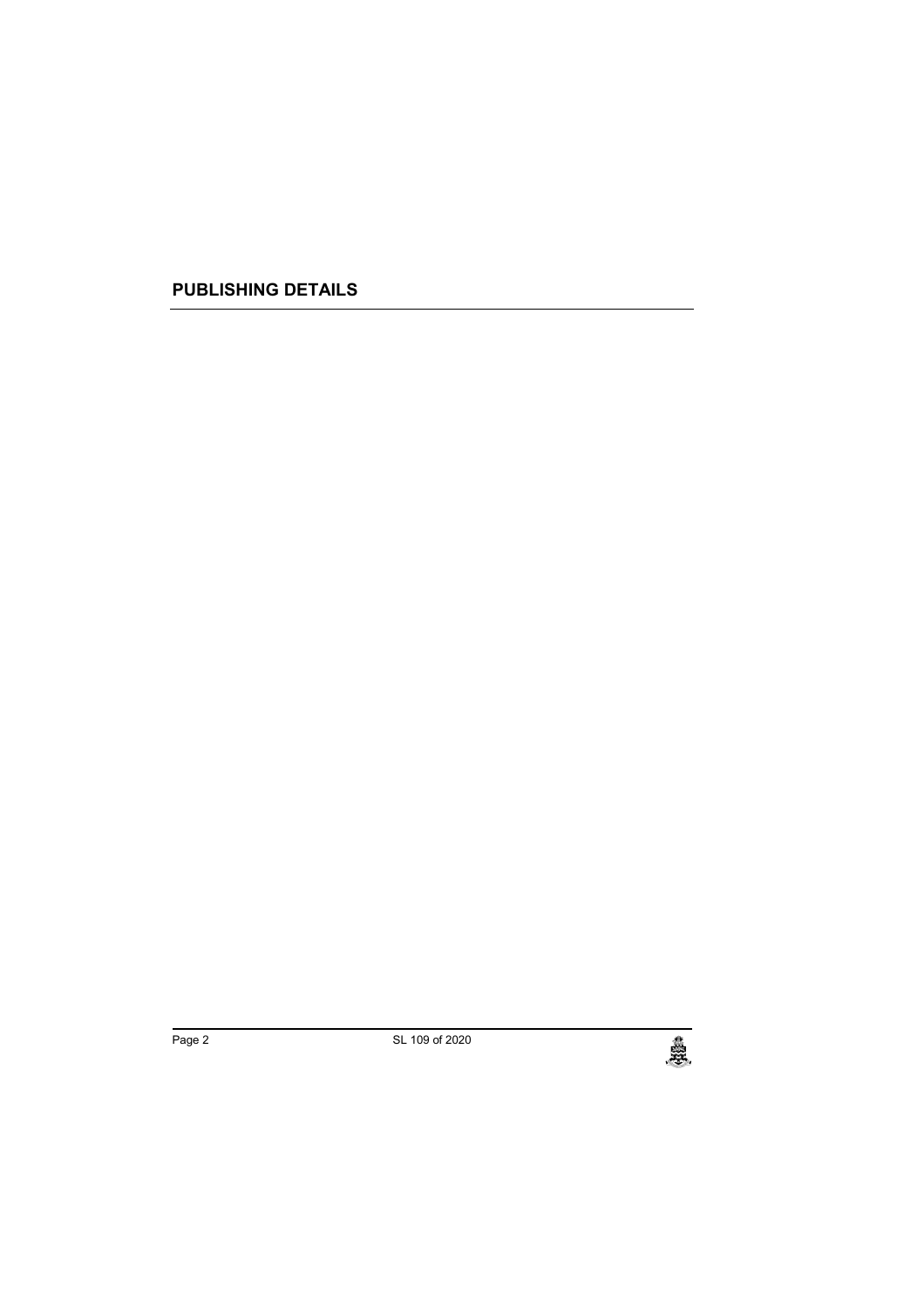Prevention, Control and Suppression of Covid-19 (Partial Lifting of Restrictions) (Travel and Boating) (No.3) Regulations, 2020 **Arrangement of Regulations** 

#### **CAYMAN ISLANDS**



**Public Health Law (2002 Revision)**

## **PREVENTION, CONTROL AND SUPPRESSION OF COVID-19 (PARTIAL LIFTING OF RESTRICTIONS) (TRAVEL AND BOATING) (NO.3) REGULATIONS, 2020**

**(SL 109 of 2020)**

### **Arrangement of Regulations**

|    | Regulation                                                                        | Page |
|----|-----------------------------------------------------------------------------------|------|
| 1. |                                                                                   |      |
| 2. |                                                                                   |      |
| 3. |                                                                                   |      |
| 4. |                                                                                   |      |
| 5. |                                                                                   |      |
| 6. | Repeal of the Prevention, Control and Suppression of Covid-19 (Partial Lifting of |      |
|    |                                                                                   |      |
| 7. |                                                                                   |      |
|    |                                                                                   |      |

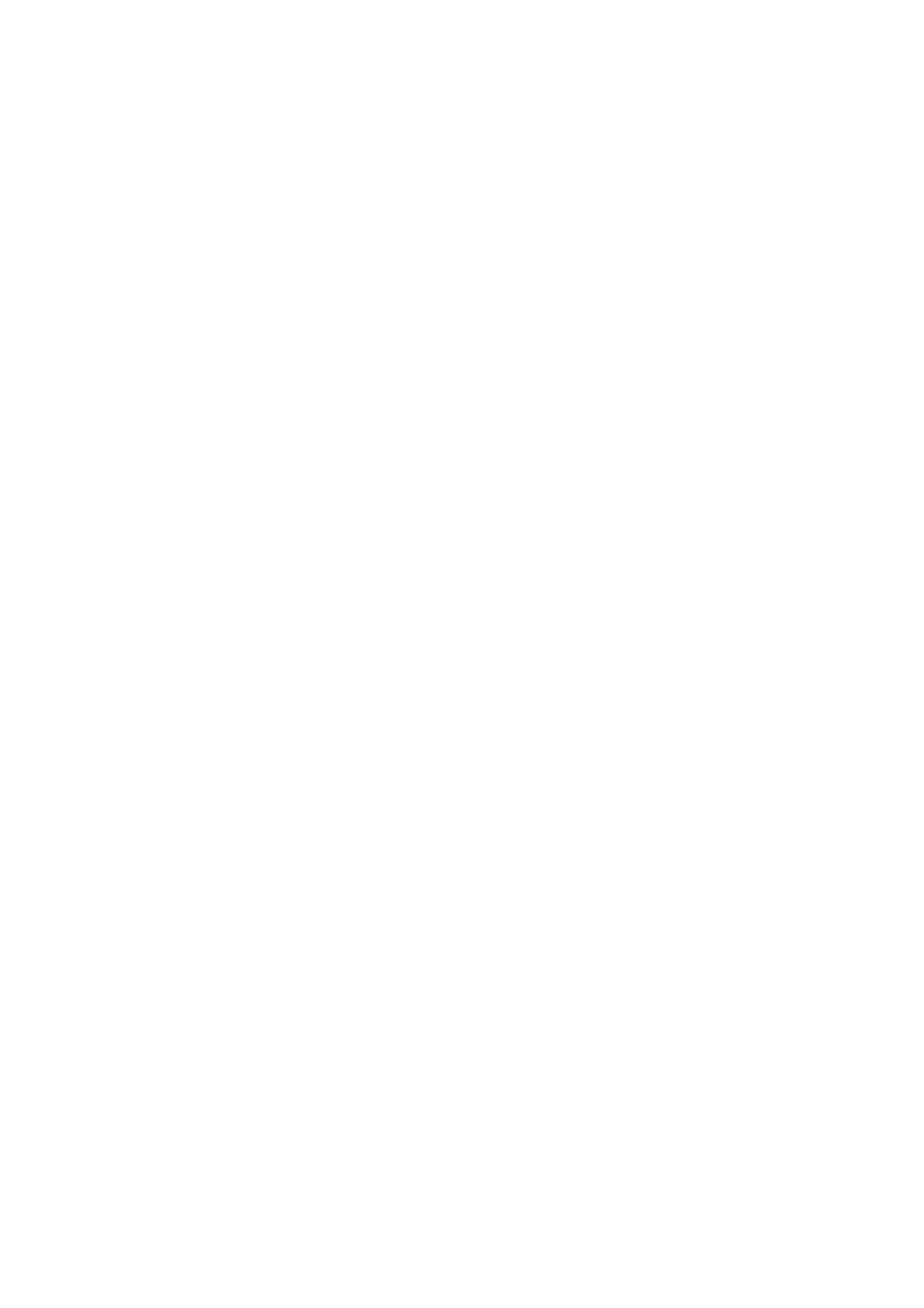Prevention, Control and Suppression of Covid-19 (Partial Lifting of Restrictions) (Travel and Boating) (No.3) Regulations, 2020

#### **CAYMAN ISLANDS**



**Public Health Law (2002 Revision)**

## **PREVENTION, CONTROL AND SUPPRESSION OF COVID-19 (PARTIAL LIFTING OF RESTRICTIONS) (TRAVEL AND BOATING) (NO.3) REGULATIONS, 2020**

### **(SL 109 of 2020)**

In exercise of the powers conferred by section 34 of the Public Health Law (2002 Revision), the Cabinet makes the following Regulations —

#### **1. Citation and commencement**

- **1**. (1) These Regulations may be cited as the Prevention, Control and Suppression of Covid-19 (Partial Lifting of Restrictions) (Travel and Boating) (No.3) Regulations, 2020.
	- (2) These Regulations come into force on 1st August, 2020.

#### **2. Definitions**

**2**. In these Regulations, "**waters**" means the waters of the territorial seas of the Islands.

#### **3. Travel between the Islands**

**3**. (1) Subject to this regulation, any person may travel between the Islands by air transport or boat.



c SL 109 of 2020<br>Page 5<br>C SL 109 of 2020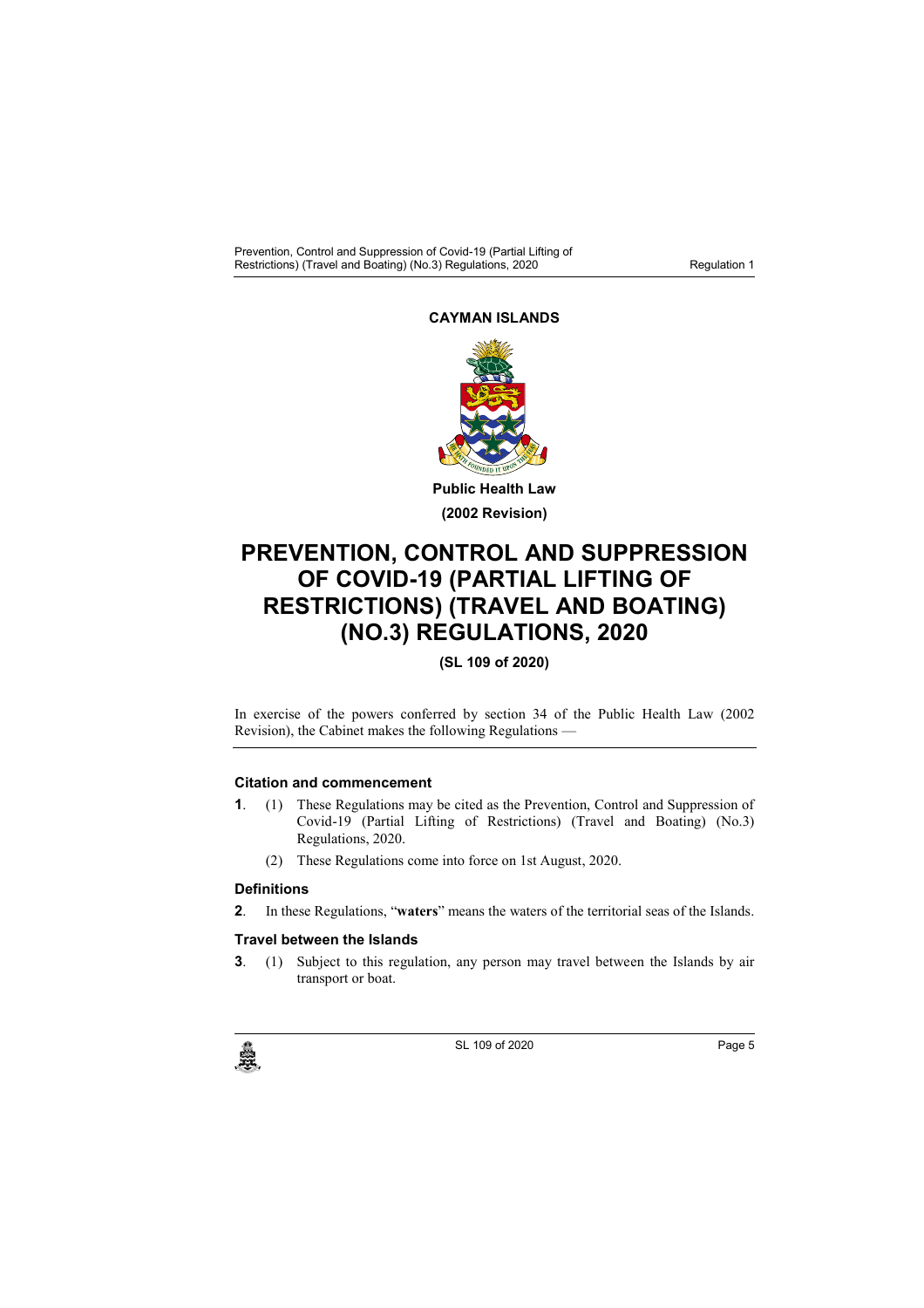| Prevention, Control and Suppression of Covid-19 (Partial Lifting of |  |
|---------------------------------------------------------------------|--|
| Restrictions) (Travel and Boating) (No.3) Regulations, 2020         |  |

- (2) A person who wishes to travel between the Islands shall be permitted to travel without being tested for the virus where the person —
	- (a) has been in the Islands for at least fourteen days prior to the date of travel; and
	- (b) is not showing any respiratory symptoms or symptoms of the virus.
- (3) A person who wishes to travel between the Islands and who has not been in the Islands for at least fourteen days prior to the date of travel shall -
	- (a) not less than forty-eight hours prior to travelling -
		- (i) notify the Chief Officer of the Ministry of International Trade, Investment, Aviation and Maritime Affairs of the proposed travel; and
		- (ii) be tested for the virus; and
	- (b) only be permitted to travel after such test has been declared to be negative by the Medical Officer of Health.
- (4) A person who contravenes paragraph (2) or (3) commits an offence and is liable on conviction to a fine of one thousand dollars and to imprisonment for six months.

#### **4. Conditions for use of boat - Grand Cayman**

- **4**. (1) Subject to this regulation, in Grand Cayman, a person may use a boat in the waters subject to the following conditions —
	- (a) the operator of the boat shall ensure that the boat only has on board at any time no more than fifty persons or half of the maximum capacity of persons, whichever is lesser; and
	- (b) the operator of the boat shall restrict the number of persons on the boat so that each person is able to distance himself or herself at least six feet from any other person.
	- (2) The social distance requirement in paragraph (1)(b) does not apply to persons who reside at the same household.
	- (3) Notwithstanding paragraph (1), no person shall operate or manoeuvre a boat so as to congregate or gather with any other person on any other boat or vessel where the number of persons gathering exceeds fifty persons.
	- (4) A person who contravenes paragraph (1) or (3) commits an offence and is liable on conviction to a fine of one thousand dollars and to imprisonment for six months.

#### **5. Conditions for use of boat - Cayman Brac**

**5**. (1) In Cayman Brac, a person may use a boat in the waters subject to the following conditions —

Regulation 4

Page 6 SL 109 of 2020<br>المجلس المستخدم المستخدم المستخدم المستخدم المستخدم المستخدم المستخدم المستخدم المستخدم المستخدم المستخدم المس<br>والمستخدم المستخدم المستخدم المستخدم المستخدم المستخدم المستخدم المستخدم المستخدم المستخ